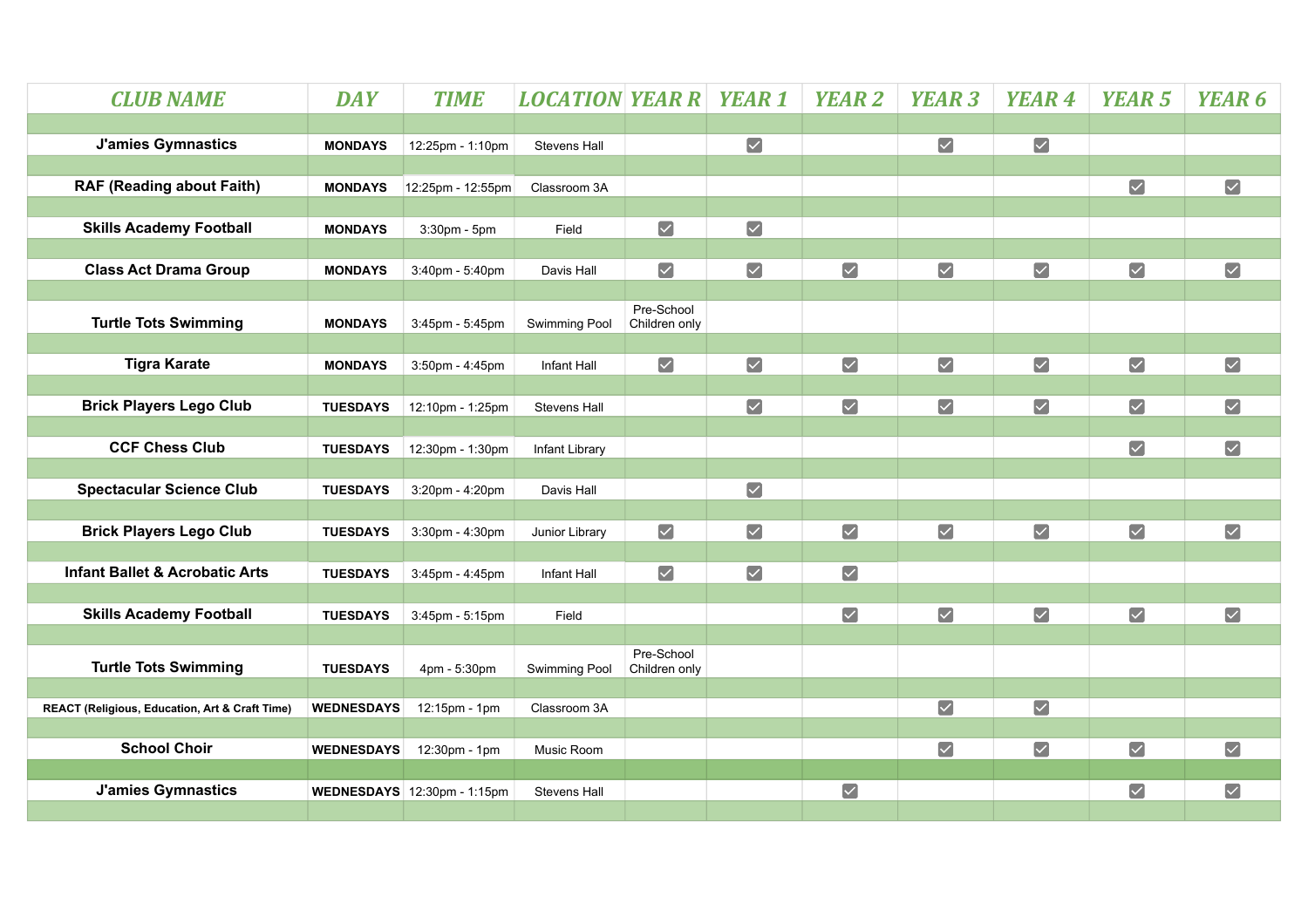| <b>Spectacular Science Club</b>         |                   | WEDNESDAYS $3:20$ pm - 4:20pm | Davis Hall    |                      |                      | $\blacktriangleright$ |                      |                       |                      |                      |
|-----------------------------------------|-------------------|-------------------------------|---------------|----------------------|----------------------|-----------------------|----------------------|-----------------------|----------------------|----------------------|
|                                         |                   |                               |               |                      |                      |                       |                      |                       |                      |                      |
| <b>Mandarin Club</b>                    |                   | WEDNESDAYS 3:40pm - 5:40pm    | Infant Hall   | $\blacktriangledown$ | $\blacktriangledown$ | $\blacktriangledown$  | $\blacktriangledown$ | $\blacktriangledown$  | $\blacktriangledown$ | $\blacktriangledown$ |
|                                         |                   |                               |               |                      |                      |                       |                      |                       |                      |                      |
| <b>Millenium Minnows</b>                | <b>WEDNESDAYS</b> | 4pm - 5:30pm                  | Swimming Pool | $\blacktriangledown$ | $\blacktriangledown$ | $\boxed{\checkmark}$  | $\blacktriangledown$ | $\blacktriangledown$  | $\blacktriangledown$ | $\blacktriangledown$ |
|                                         |                   |                               |               |                      |                      |                       |                      |                       |                      |                      |
| <b>Spectacular Science Club</b>         | <b>THURSDAYS</b>  | 3:20pm - 4:20pm               | Infant Hall   | $\boxed{\checkmark}$ |                      |                       |                      |                       |                      |                      |
|                                         |                   |                               |               |                      |                      |                       |                      |                       |                      |                      |
| <b>Robotics Club</b>                    | <b>THURSDAYS</b>  | 3:45pm - 4:45pm               | Davis Hall    |                      | $\blacktriangledown$ | $\blacktriangledown$  | $\blacktriangledown$ | $\blacktriangleright$ | $\blacktriangledown$ | $\blacktriangledown$ |
|                                         |                   |                               |               |                      |                      |                       |                      |                       |                      |                      |
| <b>Millenium Minnows</b>                | <b>THURSDAYS</b>  | 4pm - 5:30pm                  | Swimming Pool | $\blacktriangledown$ | $\blacktriangledown$ | $\blacktriangledown$  | $\blacktriangledown$ | $\blacktriangledown$  | $\blacktriangledown$ | $\blacktriangledown$ |
|                                         |                   |                               |               |                      |                      |                       |                      |                       |                      |                      |
| <b>Lucy Griffiths Street Dance</b>      | <b>FRIDAYS</b>    | 12:05pm - 12:40pm             | Stevens Hall  |                      | $\blacktriangledown$ |                       | $\blacktriangledown$ | $\blacktriangledown$  |                      |                      |
|                                         |                   |                               |               |                      |                      |                       |                      |                       |                      |                      |
| <b>School Orchestra</b>                 | <b>FRIDAYS</b>    | 12:40pm - 1:10pm              | Music Room    |                      |                      |                       | $\blacktriangledown$ | $\blacktriangledown$  | $\blacktriangledown$ | $\blacktriangledown$ |
|                                         |                   |                               |               |                      |                      |                       |                      |                       |                      |                      |
| <b>Lucy Griffiths Street Dance</b>      | <b>FRIDAYS</b>    | 12:45pm - 1:20pm              | Stevens Hall  |                      |                      | $\blacktriangledown$  |                      |                       | $\blacktriangledown$ | $\blacktriangledown$ |
|                                         |                   |                               |               |                      |                      |                       |                      |                       |                      |                      |
| <b>Performing Infant Starz</b>          | <b>FRIDAYS</b>    | 3:45pm - 4:30pm               | Davis Hall    | $\blacktriangledown$ | $\boxed{\checkmark}$ | $\blacktriangledown$  |                      |                       |                      |                      |
|                                         |                   |                               |               |                      |                      |                       |                      |                       |                      |                      |
| <b>Millenium Minnows</b>                | <b>FRIDAYS</b>    | 4pm - 5:30pm                  | Swimming Pool | $\blacktriangledown$ | $\blacktriangledown$ | $\boxed{\checkmark}$  | $\blacktriangledown$ | $\blacktriangledown$  | $\blacktriangledown$ | $\blacktriangledown$ |
|                                         |                   |                               |               |                      |                      |                       |                      |                       |                      |                      |
| <b>Dance Saturday - Lucy Griffiths</b>  | <b>SATURDAYS</b>  | 9:30am - 2pm                  | All Halls     | $\blacktriangledown$ | $\blacktriangledown$ | $\blacktriangledown$  | $\blacktriangledown$ | $\blacktriangledown$  | $\blacktriangledown$ | $\blacktriangledown$ |
|                                         |                   |                               |               |                      |                      |                       |                      |                       |                      |                      |
| <b>Skills Academy Saturday mornings</b> | <b>SATURDAYS</b>  | 10am - 11:30am                | Field         | $\blacktriangledown$ | $\boxed{\checkmark}$ | $\blacktriangleright$ | $\blacktriangledown$ | $\blacktriangledown$  | $\blacktriangledown$ | $\blacktriangledown$ |
| <b>Ojays Swimming Club</b>              |                   |                               |               |                      |                      |                       |                      |                       |                      |                      |
|                                         | <b>SATURDAYS</b>  | 9am - 12:30pm                 | Swimming Pool |                      |                      |                       |                      |                       |                      |                      |
|                                         |                   |                               |               |                      |                      |                       |                      |                       |                      |                      |
|                                         |                   |                               |               |                      |                      |                       |                      |                       |                      |                      |
|                                         |                   |                               |               |                      |                      |                       |                      |                       |                      |                      |
|                                         |                   |                               |               |                      |                      |                       |                      |                       |                      |                      |
|                                         |                   |                               |               |                      |                      |                       |                      |                       |                      |                      |
|                                         |                   |                               |               |                      |                      |                       |                      |                       |                      |                      |
|                                         |                   |                               |               |                      |                      |                       |                      |                       |                      |                      |
|                                         |                   |                               |               |                      |                      |                       |                      |                       |                      |                      |